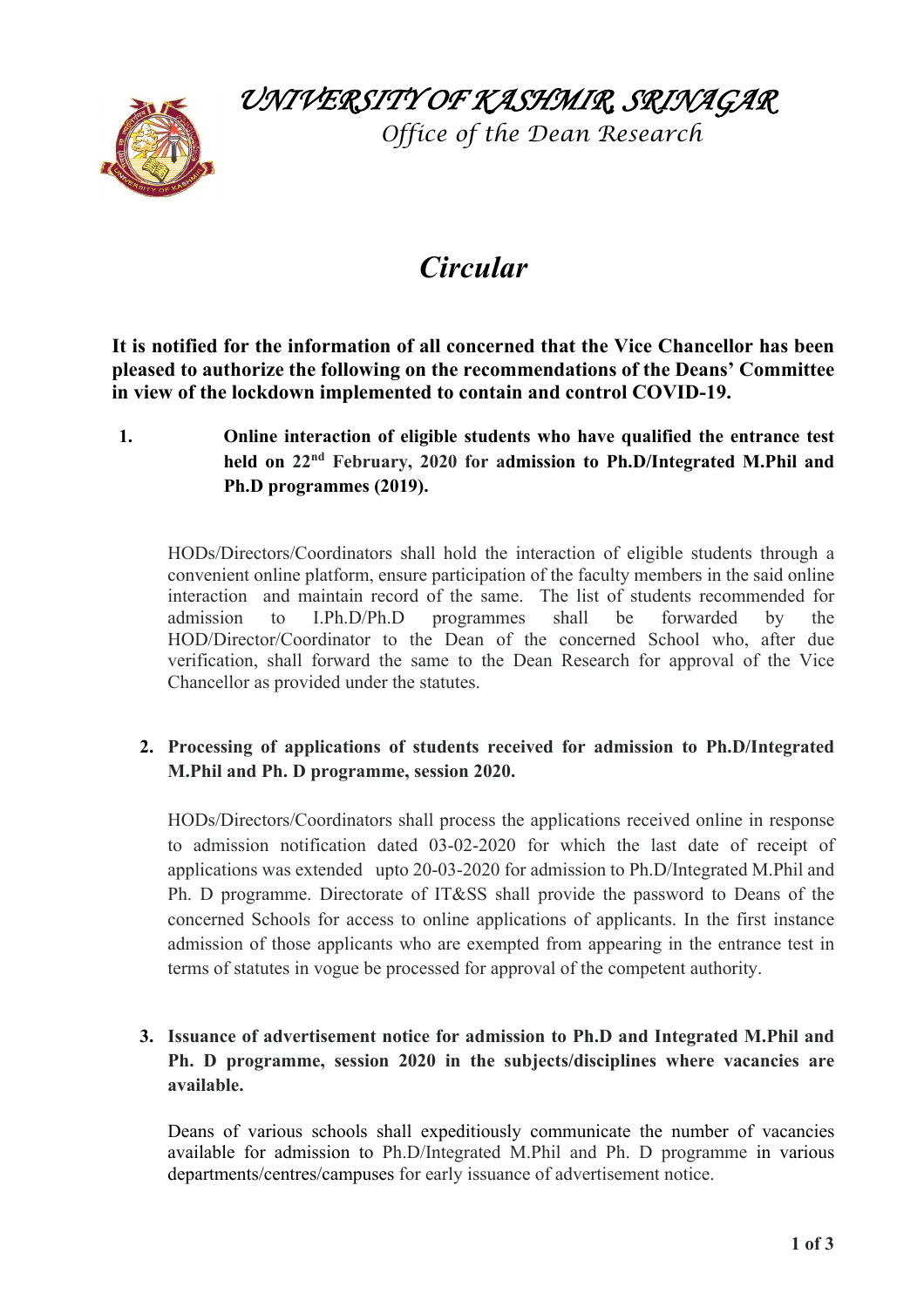#### **4. Teaching of three courses of Integrated M.Phil and Ph. D programme using online platform.**

Heads/Directors of Departments/Centre shall notify the time table for online class work in respect of scholars registered for I.Ph.D students wherever required and Deans of the Schools shall seek fortnightly report from the concerned HODs/Directors/Coordinators in this regard and ensure that the course work is completed employing online platform/s.

## **5. Temporary relaxation in certain statutes governing research degree programmes in the University in view of COVID-19 pandemic and lockdown.**

- a. Online pre-submission seminar to be scheduled by the Head/Director/Coordinator with advance notice to the concerned scholar, supervisor/s, teachers and scholars in the department/centre. Due record of the same to be maintained by the concerned Head/Director/Coordinator.
- b. Online submission of panel of experts using official emails by the concerned Supervisor/HODs, Directors, Coordinators to the Vice Chancellor through the respective Deans' of Schools and submission of thesis/dissertation in PDF format for evaluation by the approved examiners after seeking consent of the examiner/s in this regard.
- c. Librarian, Allama Iqbal Library shall facilitate online checking of the thesis/dissertation for plagiarism and sharing the report confidentially with the concerned.
- d. Issuance of Academic Clearance after the submission of thesis in view of the prevailing circumstances but before the declaration of result.
- e. Online processing of applications for grant of extension in registration for Ph.D/Integrated M.Phil and Ph.D programmes.
- f. Online conduct of open viva-voce by the Board of Examiners as provided in the Statutes to be certified by the concerned Dean of the School.
- g. Extension of six months in the registration of Ph.D and Integrated Ph.D students, whose maximum period for submission of Dissertation/ Thesis prescribed under the relevant statues is expiring/has expired during the Corona pandemic period including completion of pending formalities, within six months from the date of expiry of regular prescribed period. The extension of six months is also for those students who are yet to submit their Dissertation/ Thesis.

## **6. Regular meetings of supervisor**s **with their registered research scholars through online mode**/s**.**

To help research scholars in the given circumstances, all the supervisors would stay in touch with their research scholars through available online platforms and ensure that their theses/dissertations, manuscripts etc. are checked expeditiously.

## **7. Functioning of laboratories and other facilities**

In line with the guidelines of UGC, the university will facilitate the visit of teachers and scholars to departments/centres in case of an emergency or if an experiment is underway or an instrument needs to be monitored, on a rotation